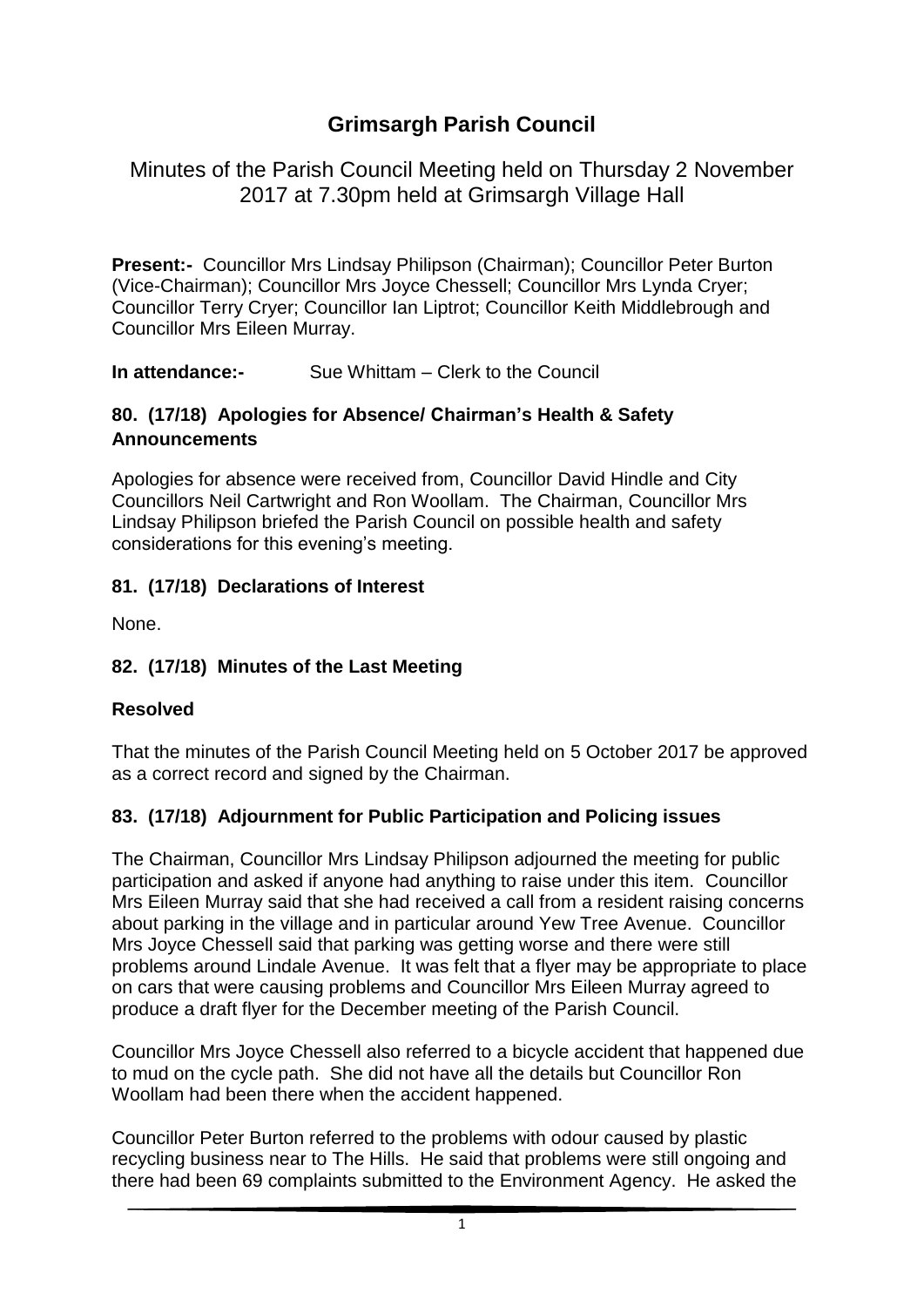Clerk to obtain an update from the Environment Agency on what progress was being made to alleviate the odour problem. Councillor Terry Cryer also said that he had received some information from the Environment Agency about this and he would circulate the email to the Parish Council.

The Chairman, Councillor Mrs Lindsay Philipson then reconvened the meeting.

# **84. (17/18) Town and Country Planning Act, 1990**

It was noted that there were no Planning Applications for consideration at tonight's meeting.

It was further noted that the Planning Application for the Older Person's Village was now likely to go to the December meeting of Preston City Council's Planning Committee.

There were no further planning issues for discussion at the meeting.

# **85. (17/18) Neighbourhood Planning – update**

The Chairman, Councillor Mrs Lindsay Philipson informed the Parish Council that 264 questionnaires had been returned and this had been a pleasing result. With regard to the data capture and analysis of the questionnaires it was reported that the Clerk had now received a quote from RCU and this was for £2,060 + VAT and would involve 5-6 weeks work. It was noted that this would be funded from the Parish Council grant for the Neighbourhood Plan. It was therefore unanimously agreed that approval is given to RCU to capture and analyse the Neighbourhood Plan questionnaires at a cost of £2,060 + VAT.

# **Resolved**

That approval is given to RCU to capture and analyse the Neighbourhood Plan questionnaires at a cost of £2,060 + VAT, to be funded from the Parish Council grant for the Neighbourhood Plan.

# **86. (17/18) Grimsargh Wetlands – update**

The Chairman, Councillor Mrs Lindsay Philipson gave an update to the Parish Council on progress with the Grimsargh Wetlands Trust. She said that there was a lot of work to do and progress was being made. She reported that two volunteer days had now been held and there had been a good turn out with around 20 people helping on each day. A Strategic Management Sub-Group had been set up to develop the management plan. This involved Councillor Mrs Eileen Murray and two Trustees, Paul Locker and Steve Whittam. The Wetlands Trust was also being encouraged to look at setting up Membership and it was felt that the Parish Council should not withdraw from their involvement until the Membership was up and running. The Wetlands Trust had also been in contact with Community Futures to arrange some Trustee training.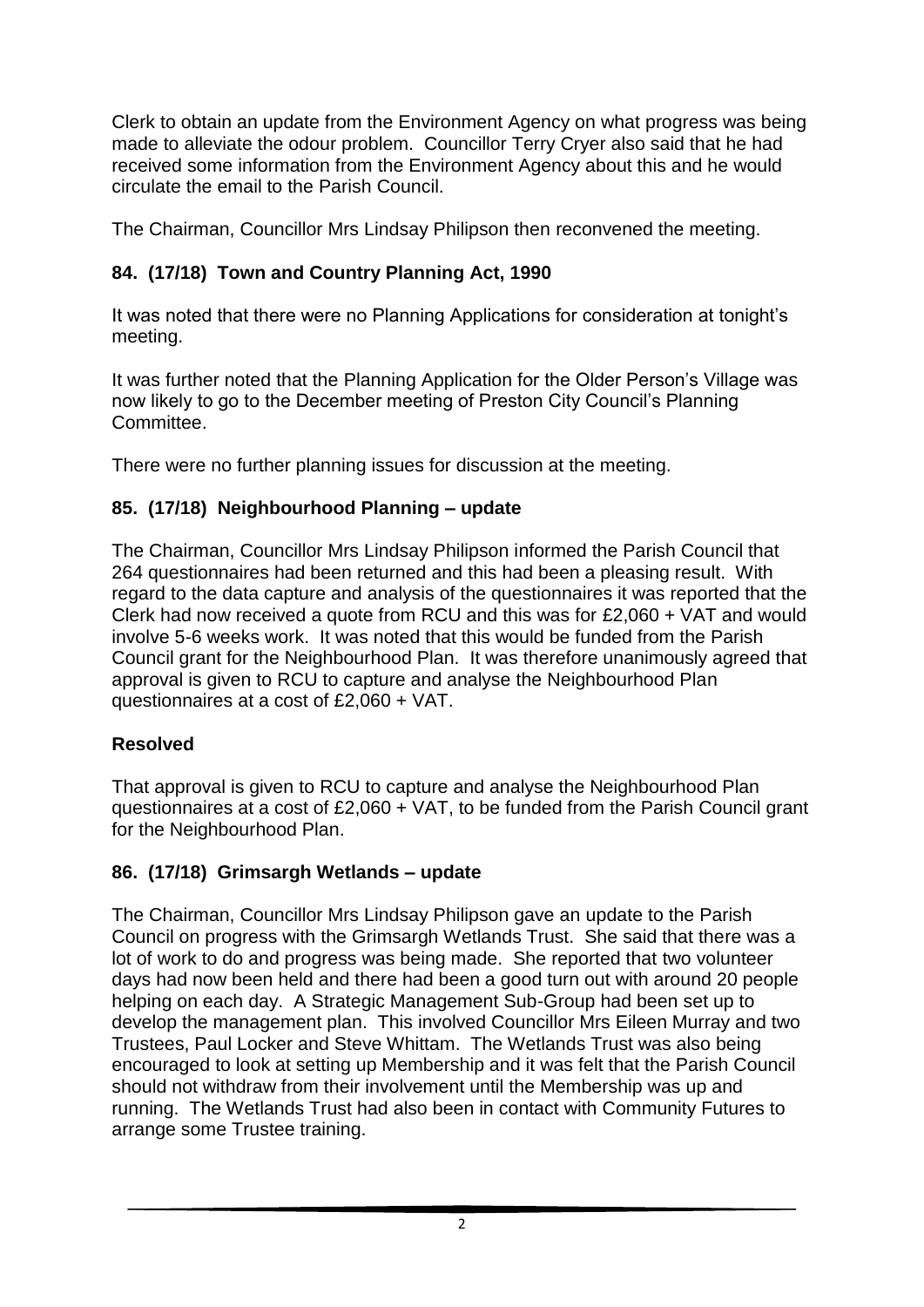Councillor Mrs Eileen Murray asked about the lease and the Clerk confirmed that she was still waiting for the amended final version.

With regard to appointing an independent person to liaise with the Wetlands Trust, it was agreed that Councillor Terry Cryer would be the ideal person to take on this role. This was unanimously agreed, and Councillor Terry Cryer said he was happy to undertake this role.

## **Resolved**

1) That the progress with the Grimsargh Wetlands Trust is noted.

2) That Councillor Terry Cryer is appointed as the Parish Council independent representative to liaise with Grimsargh Wetlands Trust.

#### **87. (17/18) Green Spaces - update**

The Clerk reported that she had spoken to Mark Taylor at Preston City Council regarding the green spaces and he had confirmed that they were still looking into the S106 agreement to find out if this was for 5 years or 10 years. The Parish Council insisted that the maintenance was for 10 years and had the notes from the meeting to prove this. However, Preston City Council had different documents that referred to both 5 and 10 years. Mark Taylor had agreed to let the Parish Council have a final decision in time for their December meeting.

Councillor Mrs Joyce Chessell took the opportunity to mention the new bins for the Village Green and that they were paying £185 per bin and the Parish Council was paying £350 per bin. The Clerk agreed to look into this.

#### **88. (17/18) Report from the Finance Working Group**

The Clerk presented the report from the Finance Working Group from their meeting held on 25 October 2017. It was noted that the meeting to discuss investments was still outstanding and this would be arranged shortly. With regard to the anomalies in the PAYE and the National Insurance for the Clerk it was noted that Councillor Peter Burton had looked at this and after discussion it had been agreed that the figures inputted by the Clerk were correct.

The Clerk reported that the Financial Risk Assessment and the Annual CiL Report would be discussed separately on the Agenda.

Councillor Mrs Eileen Murray had prepared an initial draft budget for consideration. The Parish Council was asked to look at this and let Councillor Mrs Eileen Murray have any amendments/additions for the budget as it would be signed off at the December meeting of the Parish Council.

## **Resolved**

That the report from the Finance Working Group from their meeting on 25 October 2017 is received and noted.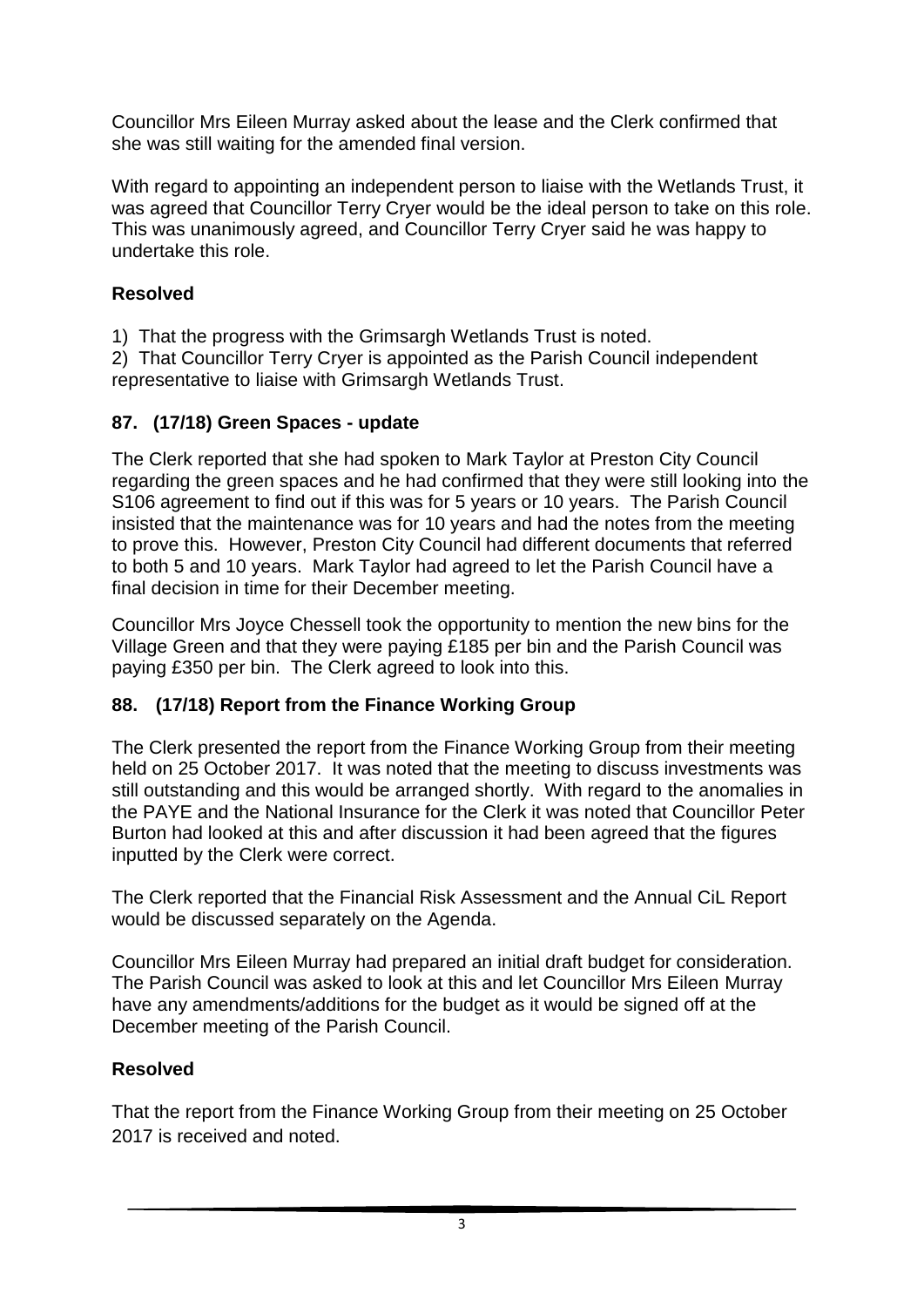# **89. (17/18) Annual CiL Report 2017**

The Parish Council gave consideration to the Annual CiL report for the period 1 April 2016 – 31 March 2017. A copy of the report is presented in the Minute Book. The Parish Council unanimously approved the Annual CiL Report and it was noted that this would now be published on the Parish Council website.

## **Resolved**

That the Annual CiL Report for the period 1 April 2016 – 31 March 2017 as now presented is approved by the Parish Council. A copy of the report is presented in the Minute Book and it was noted that this would now be published on the Parish Council website.

# **90. (17/18) Review of Financial Risk Assessment**

The Parish Council reviewed the Financial Risk Assessment to ensure that it was up to date and appropriate for the Parish Council's needs. It was noted that no further amendments were needed to the Financial Risk Assessment. The Parish Council unanimously approved the Financial Risk Assessment and a copy of this is presented in the Minute Book.

# **Resolved**

That the Financial Risk Assessment as now presented is approved by the Parish Council and a copy is placed in the Minute Book.

## **91. (17/18) Consultation Planning for the Right Homes in the Right Places**

The Parish Council gave consideration to the Government Consultation – Planning for the Right Homes in the Right Places. Councillor Mrs Eileen Murray said there were some very interesting questions relating to housing numbers and also to brown field sites. It was noted that the closing date for comments was 9 November 2017 and although the Parish Council would not be submitting a response, individual Councillors and residents were encouraged to do so.

# **92. (17/18) Local Heritage List**

The Parish Council gave consideration to the draft Local Heritage List that had recently been published by Preston City Council. It was noted that the closing date for comments was 12 November 2017. The Parish Council agreed to support the inclusion of the Village Green and the Nellie Carbis Millennium Woodland in the Local Heritage List as they had initial suggested that they should be included, and were pleased to note that Preston City Council had agreed with their comments. It was agreed that the Clerk should respond on behalf of the Parish Council.

## **Resolved**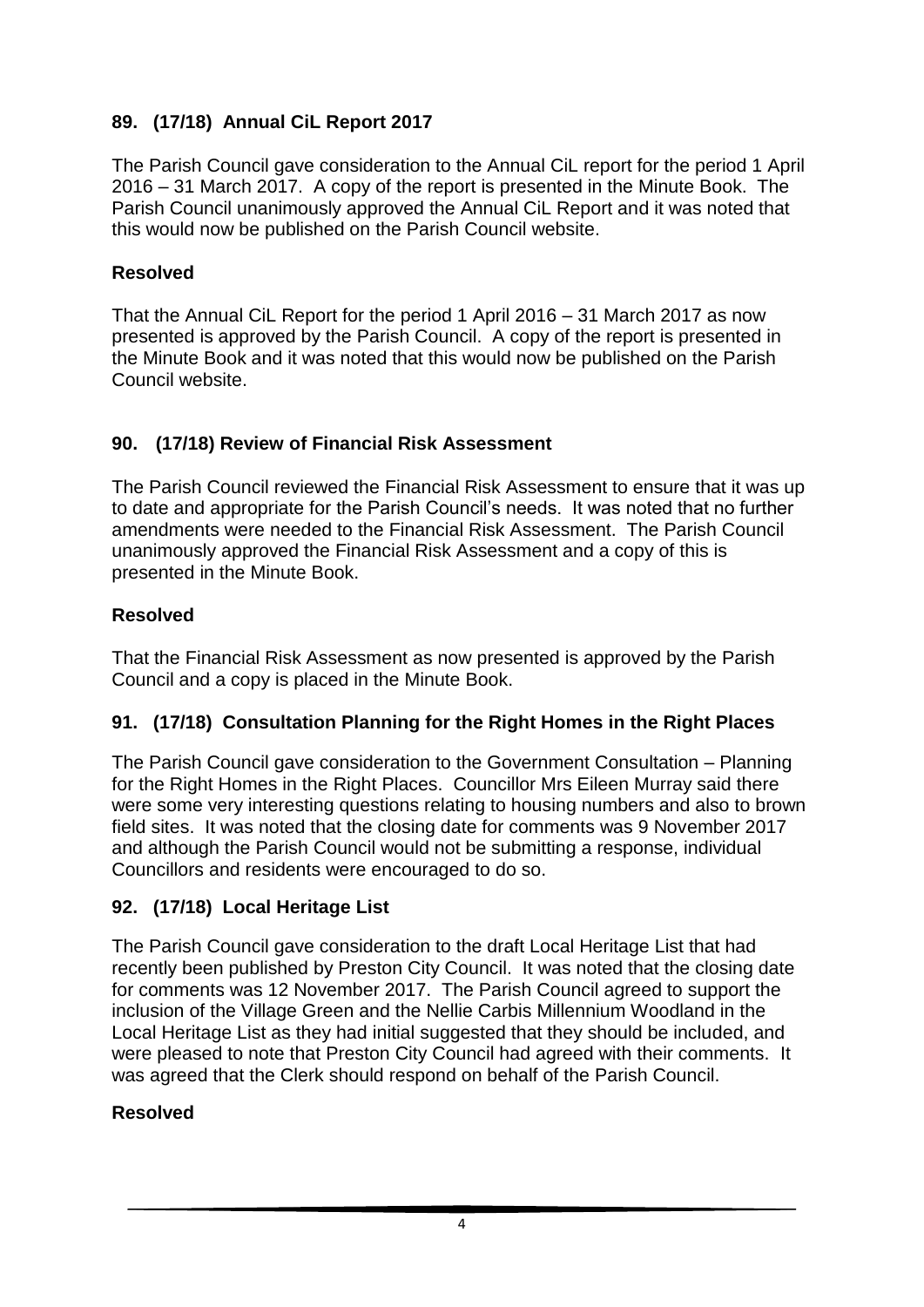That the Clerk responds to the Local Heritage List consultation confirming that the Parish Council supports the inclusion of the Village Green and the Nellie Carbis Millennium Woodland in the Local Heritage List.

# **93. (17/18) December Newsletter**

The Parish Council gave consideration to items for the next Parish Council newsletter. A draft copy of the items had been circulated. After discussion there were a couple of changes suggested for the Myth Busting item and the Volunteering item. Councillor Mrs Eileen Murray updated the items and forwarded these to the Clerk.

# **94. (17/18) Traffic/Highways issues in Grimsargh**

Councillor Mrs Eileen Murray had asked for this item to be on the agenda as she was concerned about the increasing traffic problems in the village. It was noted that at certain times of the day that Grimsargh was virtually gridlocked and the opening of Broughton By Pass had made no difference to the traffic issues in Grimsargh. It was unanimously agreed that the Clerk should contact Highways at Lancashire County Council to see if they were willing to attend a Parish Council meeting to discuss the traffic problems in Grimsargh. The Clerk would also contact County Councillor George Wilkins to seek his support and help.

### **Resolved**

That approval is given to the Clerk to contact Highways at Lancashire County Council to see if they are willing to attend a Parish Council meeting to discuss the traffic problems in Grimsargh. In addition to this the Clerk would also contact County Councillor George Wilkins to seek his support and help.

## **95. (17/18) Bins and dog poop bag dispensers for Grimsargh**

The Parish Council gave consideration to the purchase of additional bins and dog poop bag dispensers for the village. After discussion it was agreed to purchase an additional bin for The Hills to replace the dog bin, but not to purchase any further dog poop bag dispensers at the moment. The cost of a new bin from Preston City Council would be £350.

#### **Resolved**

That approval is given to the purchase of an additional bin at The Hills, Grimsargh at a cost of £350.

#### **96. (17/18) Financial Matters and banking**

It was noted that we currently had an estimated £216,049.89 in the bank as at 5 October 2017.

#### **Resolved**